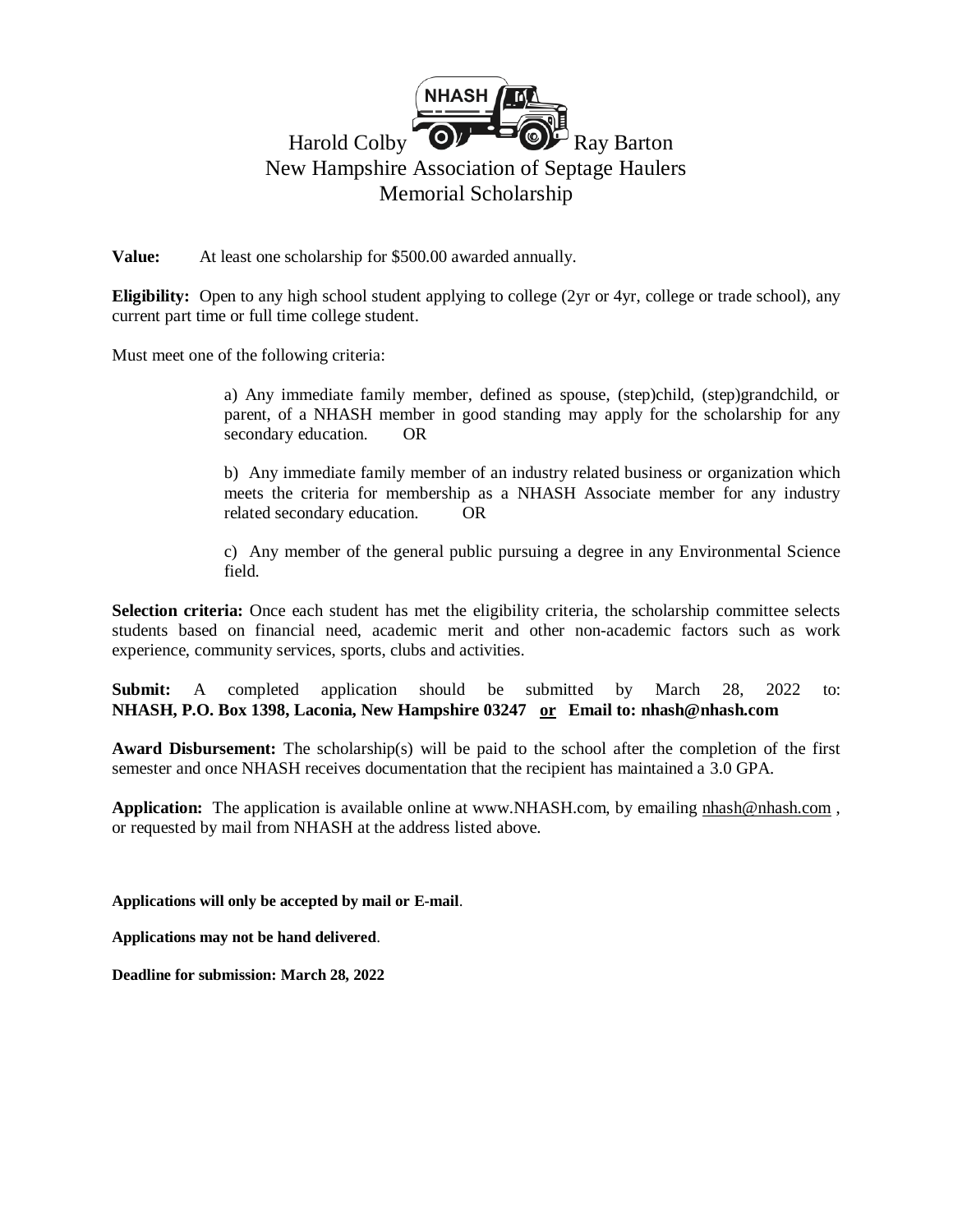## NHASH **ALL** Harold Colby  $\bullet$   $\bullet$  Ray Barton New Hampshire Association of Septage Haulers Memorial Scholarship

Application Form

|                     | <b>Personal Information:</b>                                                                         |  |  |  |  |
|---------------------|------------------------------------------------------------------------------------------------------|--|--|--|--|
|                     |                                                                                                      |  |  |  |  |
|                     |                                                                                                      |  |  |  |  |
|                     |                                                                                                      |  |  |  |  |
|                     |                                                                                                      |  |  |  |  |
|                     |                                                                                                      |  |  |  |  |
|                     | <b>College Information:</b>                                                                          |  |  |  |  |
|                     |                                                                                                      |  |  |  |  |
|                     | Full or Part Time: _______________Current or most recent grade point average: ______________________ |  |  |  |  |
|                     |                                                                                                      |  |  |  |  |
| <b>Eligibility:</b> |                                                                                                      |  |  |  |  |
|                     | Which eligibility level are you applying at?                                                         |  |  |  |  |
|                     | NHASH member: _____                                                                                  |  |  |  |  |
|                     | Qualified business or organization: _____                                                            |  |  |  |  |
|                     |                                                                                                      |  |  |  |  |
|                     | <b>Additional Information:</b> (can include additional page(s) if needed)                            |  |  |  |  |
|                     |                                                                                                      |  |  |  |  |
|                     |                                                                                                      |  |  |  |  |
|                     | Community Services and Volunteer Involvement: __________________________________                     |  |  |  |  |
|                     |                                                                                                      |  |  |  |  |
|                     |                                                                                                      |  |  |  |  |

**\_\_\_\_\_\_\_\_\_\_\_\_\_\_\_\_\_\_\_\_\_\_\_\_\_\_\_\_\_\_\_\_\_\_\_\_\_\_\_\_\_\_\_\_\_\_\_\_\_\_\_\_\_\_\_\_\_\_\_\_\_\_\_\_\_\_\_\_\_\_\_\_\_\_\_\_\_\_\_\_\_\_\_\_\_\_\_**